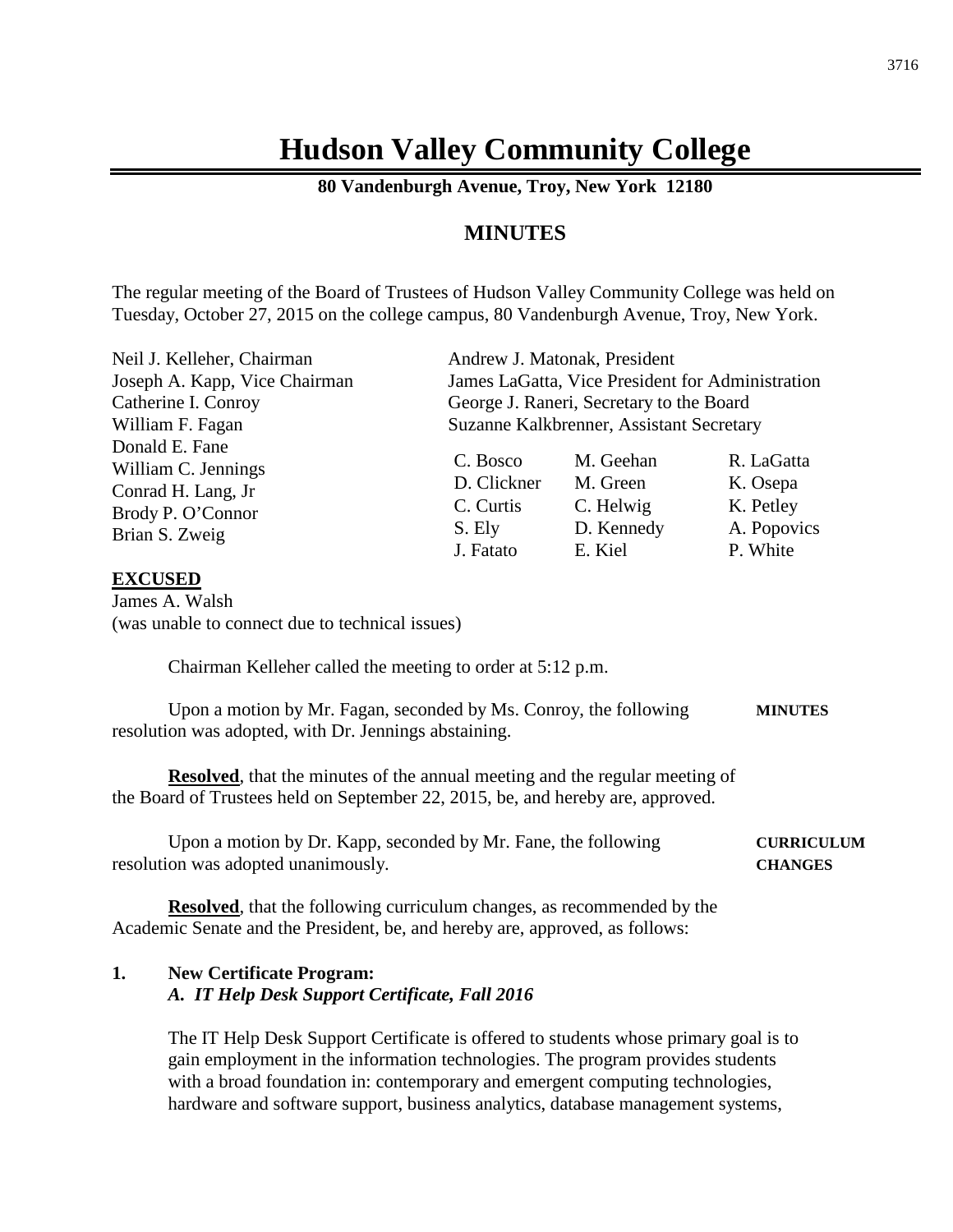programming and logic, networking, Web design, and computing and information security.

## **2. Deactivation and Discontinuance:**

*A. Information System Certificate, Fall 2016*

The ISC Certificate Program is being deactivated and discontinued due to low enrollment. Historically, the ISC Certificate was created in the 90s for New York State, which had many IT professionals without any IT background and the ISC served to substantiate their knowledge. The New York State environment has now changed as New York State now requires an IT related degree for IT employment therefore the ISC which requires 3 semesters to complete has become somewhat obsolete.

#### **INFORMATION ITEMS INFORMATION**

The following information items were noted: **ITEMS**

#### **A. FULL-TIME FACULTY**

1. School of Liberal Arts & Sciences

|    | Michael Malak, Instructor,<br>Biology, Chemistry & Physics,<br>f/t appt., eff. 9/17/15                                                     | \$48,981/yr |
|----|--------------------------------------------------------------------------------------------------------------------------------------------|-------------|
|    | <b>B. FULL-TIME NON-TEACHING PROFESSIONALS</b>                                                                                             |             |
| 1. | <b>Enrollment Management &amp; Student Development</b>                                                                                     |             |
|    | Ariane Garwood, Counselor,<br>Center for Careers and Transfer,<br>f/t appt., eff. $10/1/15$ or thereafter                                  | \$41,500/yr |
|    | Donna Totaro, Assistant Director,<br>Center for Access and Assistive Technology,<br>f/t appt., eff. $10/7/15$                              | \$47,500/yr |
| 2. | <b>Technology, Institutional Assessment and Planning</b>                                                                                   |             |
|    | Margaret Mann, Technical Assistant,<br>Planning and Research,<br>f/t appt., eff. $9/21/15$                                                 | \$45,161/yr |
|    | Jennevieve Mitchell, Technical Assistant,<br>Technology, Institutional Assessment and Planning,<br>f/t appt., eff. $9/18/15$ or thereafter | \$36,000/yr |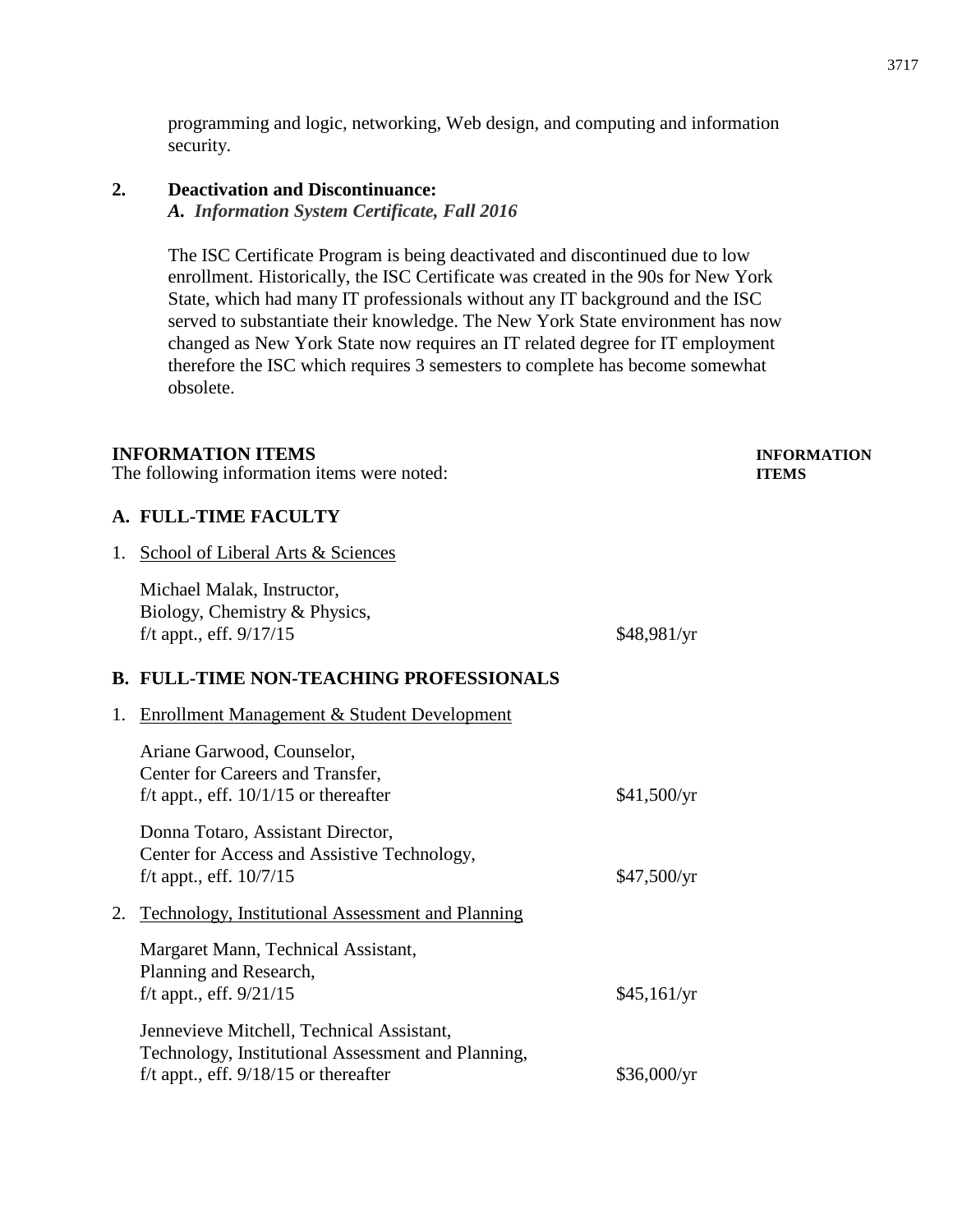## **C. PART-TIME FACULTY**

| 1. | School of Health Sciences                                                                                                                           |              |
|----|-----------------------------------------------------------------------------------------------------------------------------------------------------|--------------|
|    | Marie Venaglia, Instructor,<br>Mortuary Science,<br>$p/t$ appt., eff. 10/7/15 or thereafter                                                         | \$1113/sch   |
|    | Cynthia Herman, Instructor,<br>Mortuary Science,<br>$p/t$ appt., eff. $10/7/15$ or thereafter                                                       | \$1113/sch   |
| 2. | <b>School of Liberal Arts &amp; Sciences</b>                                                                                                        |              |
|    | Milvia Mendez, Instructor,<br>English, Foreign Languages, and English as a Second Language<br>(HS Model),<br>$p/t$ appt. eff. 10/7/15 or thereafter | \$0          |
|    | <b>D. CLASSIFIED STAFF</b>                                                                                                                          |              |
| 1. | <b>Academic Affairs</b>                                                                                                                             |              |
|    | Tanya Fredericks, PT Clerk,<br>Center for Academic Engagement,<br>p/t appt., eff. 9/18/15 or thereafter                                             | \$12.7203/hr |
| 2. | Enrollment Management & Student Development                                                                                                         |              |
|    | Lindsay Bonesteel, Program Assistant,<br>College Health Office,<br>f/t appt., eff. $10/1/15$ or thereafter                                          | \$17.1134/hr |
|    | <b>E. RESIGNATIONS</b>                                                                                                                              |              |

1. Tracy Seeberger, Management Information Systems Administrator, Next Step Program, eff. 10/2/15

# **F. RETIREMENTS**

- 1. Jan Geyer, Assistant Professor, English, Foreign Languages and English as a Second Language, eff. 12/18/15
- 2. John R. Ostwald, Associate Professor, History, Philosophy and Social Sciences, eff. 12/31/15

# **G. LEAVES OF ABSENCE**

1. Thomas P. Rogan, Professor, Health, Physical Education and Exercise Studies Dept., eff. Spring 2016 Semester